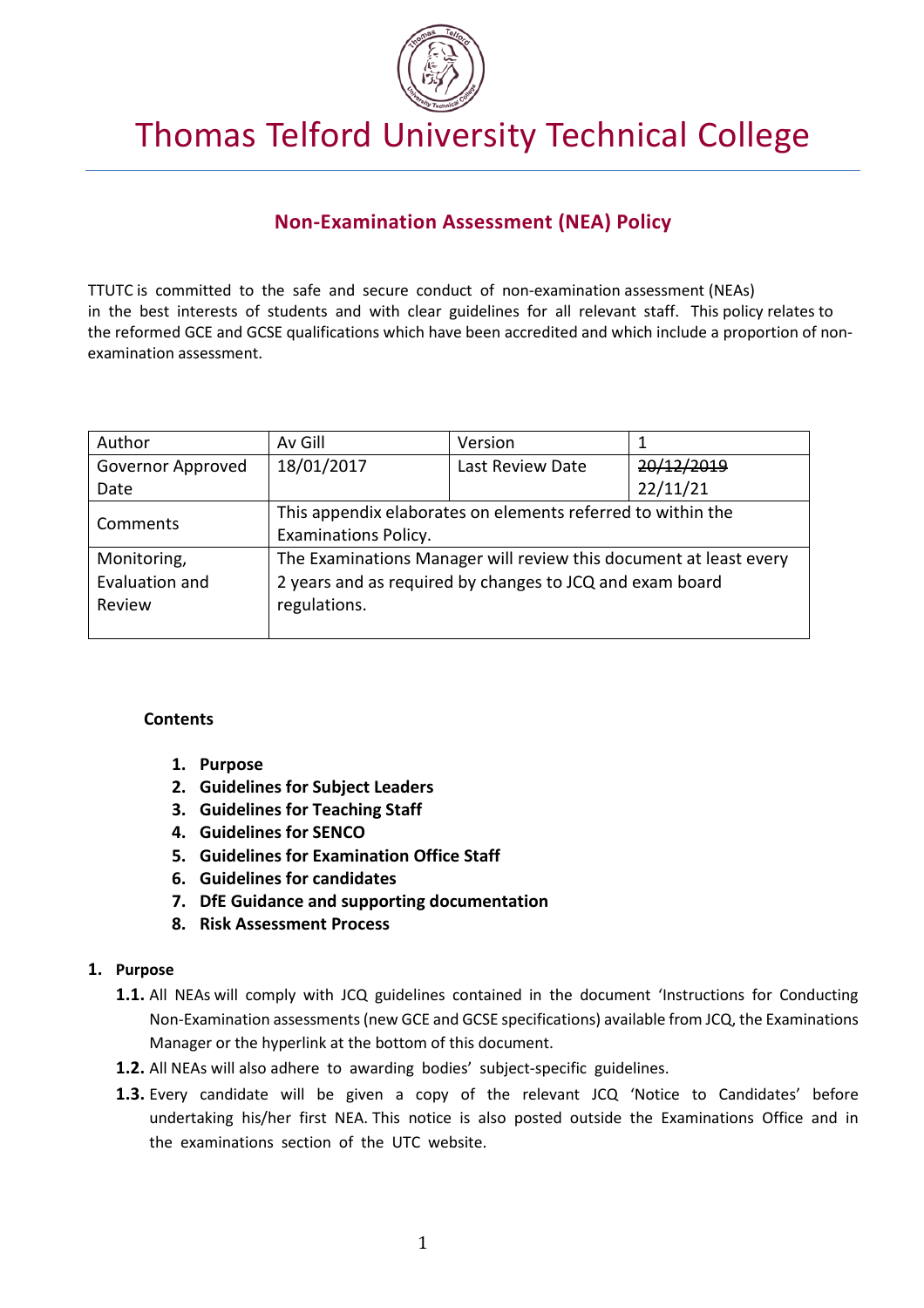- **1.4.** As far as is possible the Principal will ensure that NEAs are spread throughout the duration of KS4 and KS5 in the interests of candidates' workload and resource management, especially with regard to the use of ICT facilities.
- **1.5.** The UTC will ensure that access arrangements and special consideration guidelines are adhered to in relation to NEAs as they are with regard to formal written examinations

#### **2. Guidelines for subject leaders**

**2.1.** Subject Leaders will:

- **2.1.1.** Decide on the specification to be followed, in consultation with other teachers in the department and the Principal.
- **2.1.2.** Ensure there is sufficient supervision of every candidate to enable work to be authenticated and that the work an individual candidate submits for assessment is his/her own. Work may be completed outside of the centre without direct supervision, provided that the centre is confident that the work produced is the candidate's own.
- **2.1.3.** Ensure that they and individual teachers for whom they have responsibility are aware of and comply with all relevant guidelines from JCQ and awarding bodies.
- **2.1.4.** Ensure that at least 40% of overall assessment (controlled and/or external assessment) is taken in the exam series in which the qualification is certificated.
- **2.1.5.** Standardise the marking of all teachers involved in assessing an internally assessed component.
- **2.1.6.** Where appropriate develop new assessment tasks or contextualise sample assessment tasks to meet local conditions.
- **2.1.7.** Supply to the Examinations Officer in good time all requested details concerning unit codes, entries and marks
- **2.1.8.** Obtain confidential materials/tasks set by awarding bodies in sufficient time to prepare for the assessment(s) and ensure that such materials are stored securely at all times
- **2.1.9.** Ensure that students and supervising teachers sign authentication forms on completion of the assessment
- **2.1.10.** Monitor the completion and marking of NEAs by subject teachers within their area of responsibility and to ensure that the internal standardisation of marks across assessors and teaching groups takes place. Keep a record of names and candidate numbers for candidates whose work was included in the sample. This information may be needed if a review of moderation is made.
- 2.1.11. Post completion retain candidates' work securely in a locked store or cupboard (for hard copies) or on a secure area of the college network which is subject to regular back-up for electronic copies until after the closing date for enquiries about results. If such an enquiry is submitted, retain candidates' work securely until the outcome of that enquiry and any subsequent appeal has been conveyed to the centre.

#### **3. Guidelines for Teaching Staff**

**3.1.** Teaching Staff will:

**3.1.1.** Understand and comply with the general guidelines contained in the JCQ publication 'Instructions for NEAs.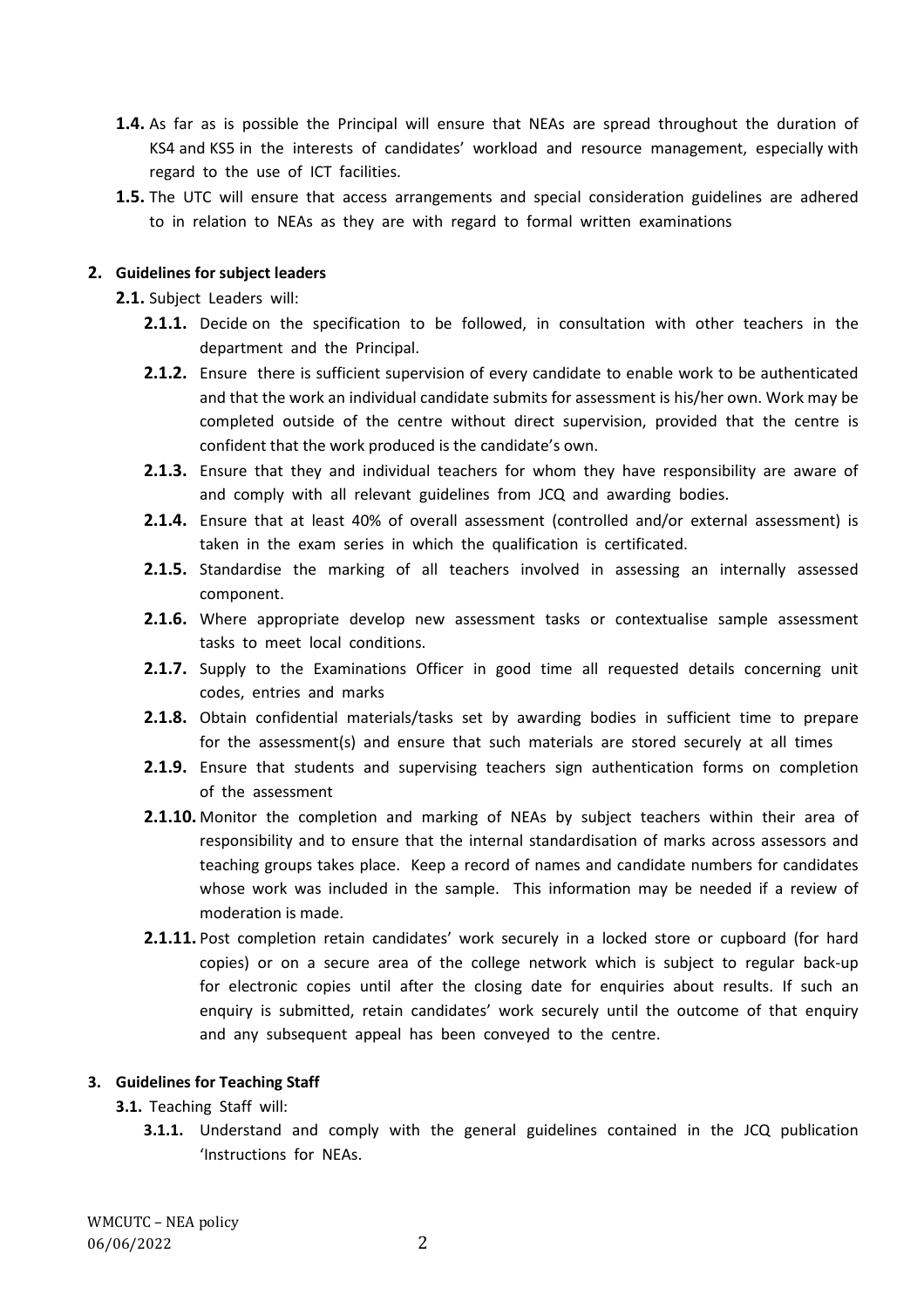- **3.1.2.** Understand and comply with the awarding body's subject specific requirements for NEAs, taking into account that if teachers give any assistance which goes beyond general advice, for example providing detailed specific advice on how to improve drafts to meet the assessment criteria; giving detailed feedback on errors and omissions which limits a candidates' opportunities to show initiative themselves; or intervenes personally to improve the presentation or content of work then they must record this assistance and either take it into account when marking the work or submit it to the external examiner. Annotation should be used to explain h9ow marks were applied in the context of the additional assistance given. Teachers must not provisionally assess work and then allow the candidate to revise it. Assistance must not be given if there is no means to record it and to take account of it in the marking.
- **3.1.3.** Consult the relevant awarding body's specification to obtain the date for the issuing of tasks, taking care to distinguish between requirements/tasks for legacy specifications and requirements/tasks for new specifications.
- **3.1.4.** Supervise assessments at the specified level of control and undertake the tasks required under the regulations only permitting assistance to candidates as the specification allows. Ensure that candidates understand that information from published sources must be referenced; receive guidance on setting out references; and are aware that they must not plagiarise other material. Teaching staff should advise candidates on aspects such as sources of information; relevance of materials/concepts; structure of the responses; techniques of data collection and data presentation; skills of analysis and evaluation; health and safety considerations including the use of equipment; potential ethical considerations and security of their work. Teachers must not provide model answers or writing frames specific to the task (such as outlines, paragraph headings or section headings).
- **3.1.5.** Ensure that they and their candidates sign authentication forms on completion of an assessment confirming that the work is solely that of the candidate concerned; that the work was completed under the required conditions. All signed declarations must be kept on file. Teachers must be sufficiently familiar with the candidate's general standard to judge whether the piece of work submitted is within his/her capabilities. If teachers are unable to confirm that the work presented by a candidate is his/hew own and has been completed under the required conditions, they must not accept the candidate's work for assessment and must record a mark of zero for internally assessed work.
- **3.1.6.** Mark internally assessed components within a reasonable period of time following completion using the mark scheme provided by the awarding body and submit marks when required to the Examinations Office, keeping a record of the marks awarded. Teacher annotation should be used to provide evidence to indicate **how** and **why** marks have been awarded to facilitate the standardisation of marking within the centre, and to enable the moderator to check that marking is in line with the assessment criteria.
- **3.1.7.** Retain candidates' work securely between assessment sessions where more than one such session is required.
- **3.1.8.** Ensure all staff involved in the delivery of the Practical Skills Endorsement for the A Level Sciences are familiar with the requirements. Ensure new teaching staff undertake the training provided by the awarding body on the implementation of the practical endorsement. Lead teachers must ensure that all other teachers of that science within the centre can apply the standards appropriately. All teaching staff to be aware that there is no separate assessment of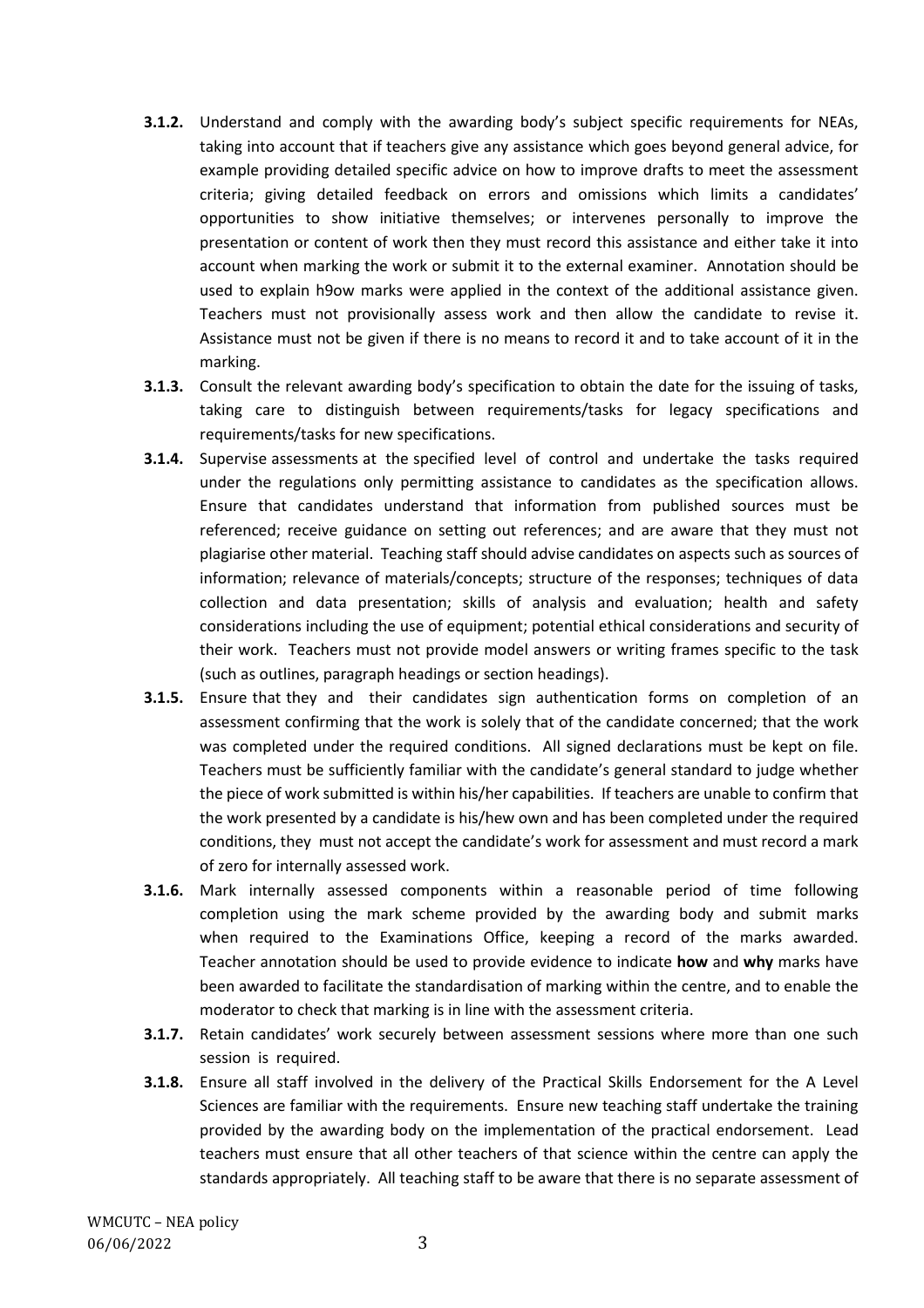practical skills for AS Biology, Chemistry, Geology and Physics qualifications. Teaching staff to be fully aware that the endorsement will not contribute to the A level grade; that no marks will be assigned (reported only as Pass or Not Classified); that it is assessed on a "competency" basis using agreed Common Practical Assessment Criteria (CPAC) and that candidates must consistently and routinely meet all of the criteria to be awarded a Pass at the end of the course. Teaching staff to be aware that there will be a monitoring visit to Thomas Telford UTC which will focus on checking that teachers are implementing the requirements of the practical endorsement appropriately and applying the assessment criteria correctly.

- **3.1.9.** That teachers involved in the assessment of a component mark to common standards.
- **3.1.10.** Where candidates work in groups, the teacher should keep a record of each candidate's contribution. The specification may place a restriction on the maximum size of the groups. It must be possible to attribute assessable outcomes to individual candidates. Where an assignment requires written work to be produced, each candidate must write up his/her own account of the assignment. It is acceptable for all members of the group to record the same data. However, each candidate must use his/her own words to describe how the data was obtained and draw his/her own conclusions. Where an artefact or a performance is required, candidates may collaborate, but their responses must be their own and their individual contributions must be clearly identified. The contribution of each individual candidate must be clear from both the work itself and, if applicable, the record forms.
- **3.1.11.** Ensure that candidates understand what they need to do to comply with the regulations for NEAs, in particular tutors must ensure that candidates understand that information from published sources must be referenced; receive guidance on setting out references; and are aware that they must not plagiarise other material.
- **3.1.12.** Review candidates' work and provide oral and written advice at a **general** level; and after having provided advice at a general level, allow candidates to revise and re-draft work.
- **3.1.13.** Ensure that the work to be assessed and all preparatory work is stored securely at the end of each session and not accessible to the candidate. Where work is stored in hard copy format, secure storage is defined as a securely locked cabinet or cupboard. Where candidates are producing artefacts (e.g. Art and Design) secure storage may be defined as a classroom, studio or workshop which is locked or supervised from the end of one session to the start of the next. Where work is stored electronically, Thomas Telford UTC will be required to restrict access to this material and to utilise appropriate security safeguards such as firewall protection and virus scanning software. An effective back-up strategy must be employed so that an up-to-date archive of candidates' evidence is maintained. Thomas Telford UTC will also consider encrypting any sensitive digital media to ensure the security of the data stored within it.
- **3.1.14.** To provide a clear deadline for candidates to submit a request for a review of the centre's marking. Requests will not be accepted after this deadline. Requests must be made in writing and candidates must explain on what grounds they wish to request a review.
- **3.1.15.** Thomas Telford UTC will allow a sufficient time for the review to be carried out, to make any necessary changes to marks and to inform the candidate of the outcome, all before the awarding body's deadline for the submission of marks.
- **3.1.16.** Thomas Telford UTC will ensure that the review of marking is conducted by an assessor who has appropriate competence, has had no previous involvement in the assessment of that candidate for the component in question and has no personal interest in the outcome of the review.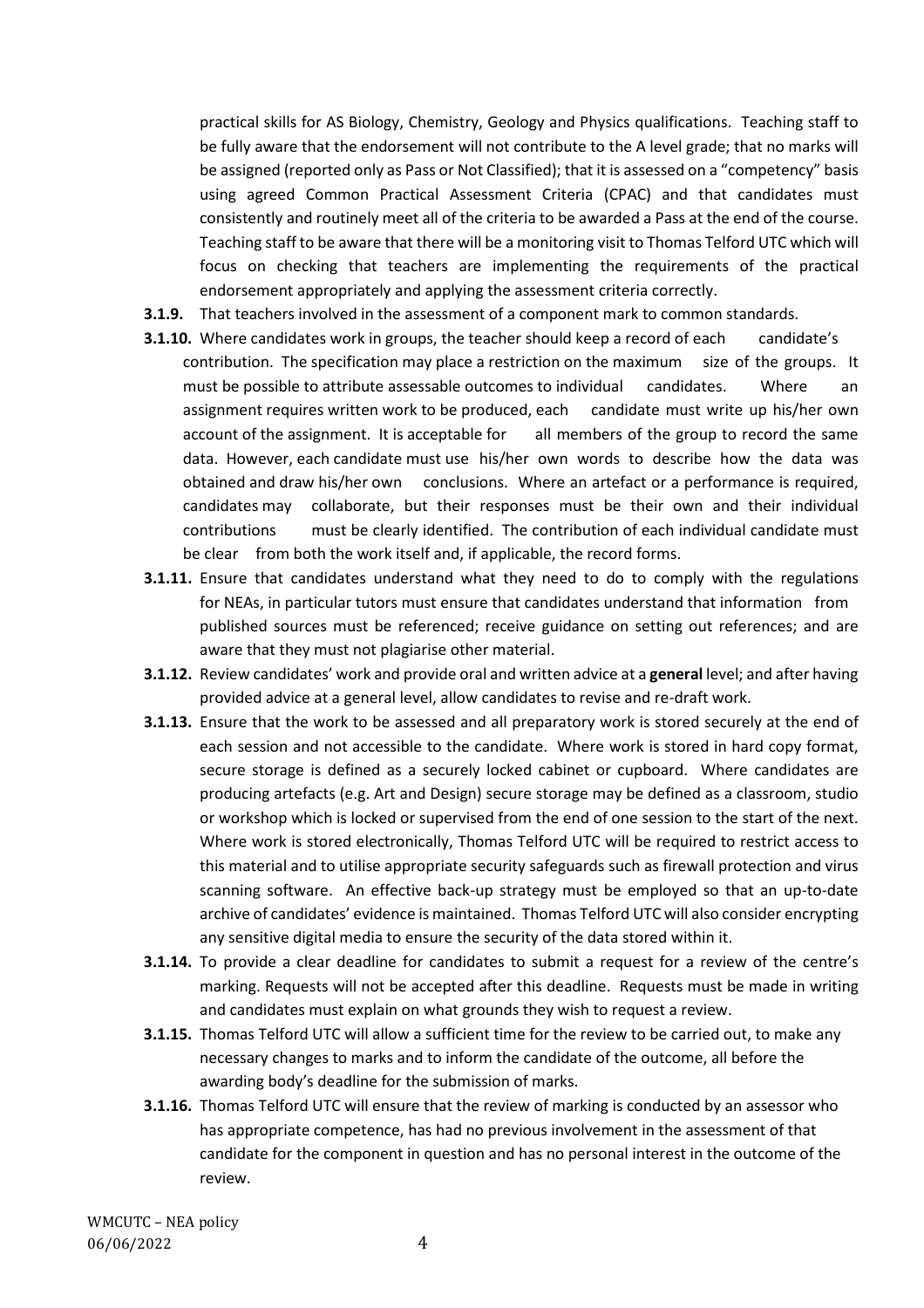#### **4. Guidelines for SENCO**

- **4.1.** The SENCO will:
	- **4.1.1.** Ensure access arrangements have been applied for where necessary. In principle, if a candidate has an access arrangement as part of his/her normal way of working within the centre and meets the published criteria for the arrangements, then it will normally be permitted for written examinations and non-examination assessments. Information on the application of access arrangements in the Practical Skills Endorsement of a GCE A Level Biology, Chemistry, Geology and/or Physics specification may be found on the JCQ website under "Reasonable Adjustments for GCSE- A Level Sciences.
	- **4.1.2.** Work with teaching staff to ensure requirements for support staff are met
	- **4.1.3.** Liaise with teaching staff and the Examinations Officer to ensure appropriate accommodation and facilities are available for access arrangement candidates.
	- **4.1.4.** The SENCo must ensure that all relevant staff are aware of any access arrangements which need to be applied for non-examination assessments.

#### **5. Guidelines for Examinations Office Staff**

- **5.1.** Examinations Office Staff will:
	- **5.1.1.** Enter candidates for individual units as requested by teaching staff before the entry deadline.
	- **5.1.2.** Enter candidates' 'cash-in' codes for the terminal examination series where applicable.
	- **5.1.3.** Be responsible for the receipt, safe storage and transmission to teaching staff of confidential materials received directly by the Examinations Office.
	- **5.1.4.** Download and distribute marksheets as required and collect and send completed marksheets to awarding bodies before deadlines.
	- **5.1.5.** Assist departments to find suitable accommodation for controlled assessments.
	- **5.1.6.** Ensure there is sufficient supervision of every candidate to enable work to be authenticated

#### **6. Guidelines for Candidates**

- **6.1** Candidates should be aware of the criteria used to assess their work and it is therefore permissible to give them a copy of the marking criteria.
- **6.2** Candidates must keep a record of their practical work, including their assessed practical activities and the dates. Practical experiences could include lab books (allowing all records to be kept in one place); candidates' folders; computer-based systems; pre-printed workbooks.
- **6.2** Work may be completed outside of the centre without direct supervision, provided that the centre is confident that the work produced is the candidate's own. Candidates may normally have unlimited access to electronic and printed resources; use the internet without restriction; work in groups.
- **7. DfE Guidance and other documentation** has been used to create this document. The specific guidance documents include:
	- [JCQ General Regulations for Approved Centres](https://www.jcq.org.uk/exams-office/general-regulations/)
	- ICO Instructions for conducting non-examination assessments (new GCE & GCSE specifications)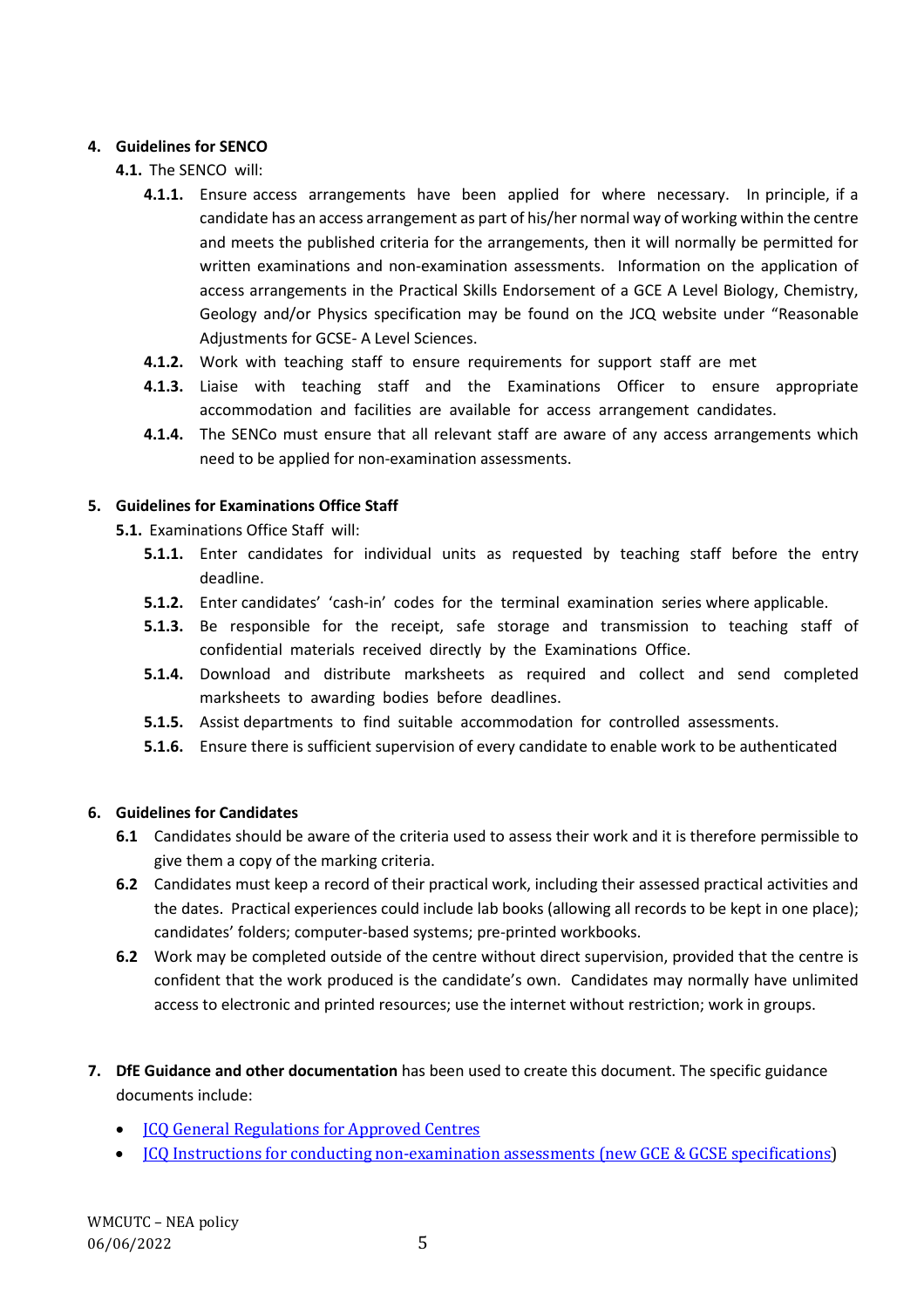# **8. Risk Management Process**

| <b>Risks and issues</b>                                                     | <b>Remedial action</b>                                                                                                                                          |                                                                                   |                                                              |
|-----------------------------------------------------------------------------|-----------------------------------------------------------------------------------------------------------------------------------------------------------------|-----------------------------------------------------------------------------------|--------------------------------------------------------------|
|                                                                             | <b>Forward planning</b>                                                                                                                                         | <b>Action</b>                                                                     | <b>Staff</b>                                                 |
| <b>Timetabling</b>                                                          |                                                                                                                                                                 |                                                                                   |                                                              |
| Assessment schedule clashes with other<br>activities                        | Plan/establish priorities well ahead (e.g.<br>start of academic year) for all subjects or<br>lines of learning                                                  | Plan dates in consultation with school<br>calendar - negotiate with other parties | SLT/Subject Leaders                                          |
| Too many assessments close together<br>across subjects or lines of learning | Plan assessments so they are spaced over<br>the duration of the course                                                                                          | Space assessments to at least allow<br>candidates some time between assessments   | HoF/Subject Leaders                                          |
|                                                                             |                                                                                                                                                                 |                                                                                   |                                                              |
|                                                                             |                                                                                                                                                                 |                                                                                   |                                                              |
| <b>Accommodation</b>                                                        |                                                                                                                                                                 |                                                                                   |                                                              |
| Insufficient space in classrooms for<br>candidates                          | Once group sizes are known at the start of<br>the year, flag instances where regular<br>classroom space may not be suitable to<br>conduct controlled assessment | Use more than one classroom or multiple<br>sittings where necessary               | Subject Leaders/<br>Room<br>bookings<br>$CO-$<br>odinator/LS |
| Insufficient facilities for all candidates                                  | Careful planning ahead and booking of<br>rooms / centre facilities                                                                                              |                                                                                   | Subject Leaders/IT<br>dept/Room bookings<br>co-ordinator/LS  |
|                                                                             |                                                                                                                                                                 |                                                                                   |                                                              |
|                                                                             |                                                                                                                                                                 |                                                                                   |                                                              |
|                                                                             |                                                                                                                                                                 |                                                                                   |                                                              |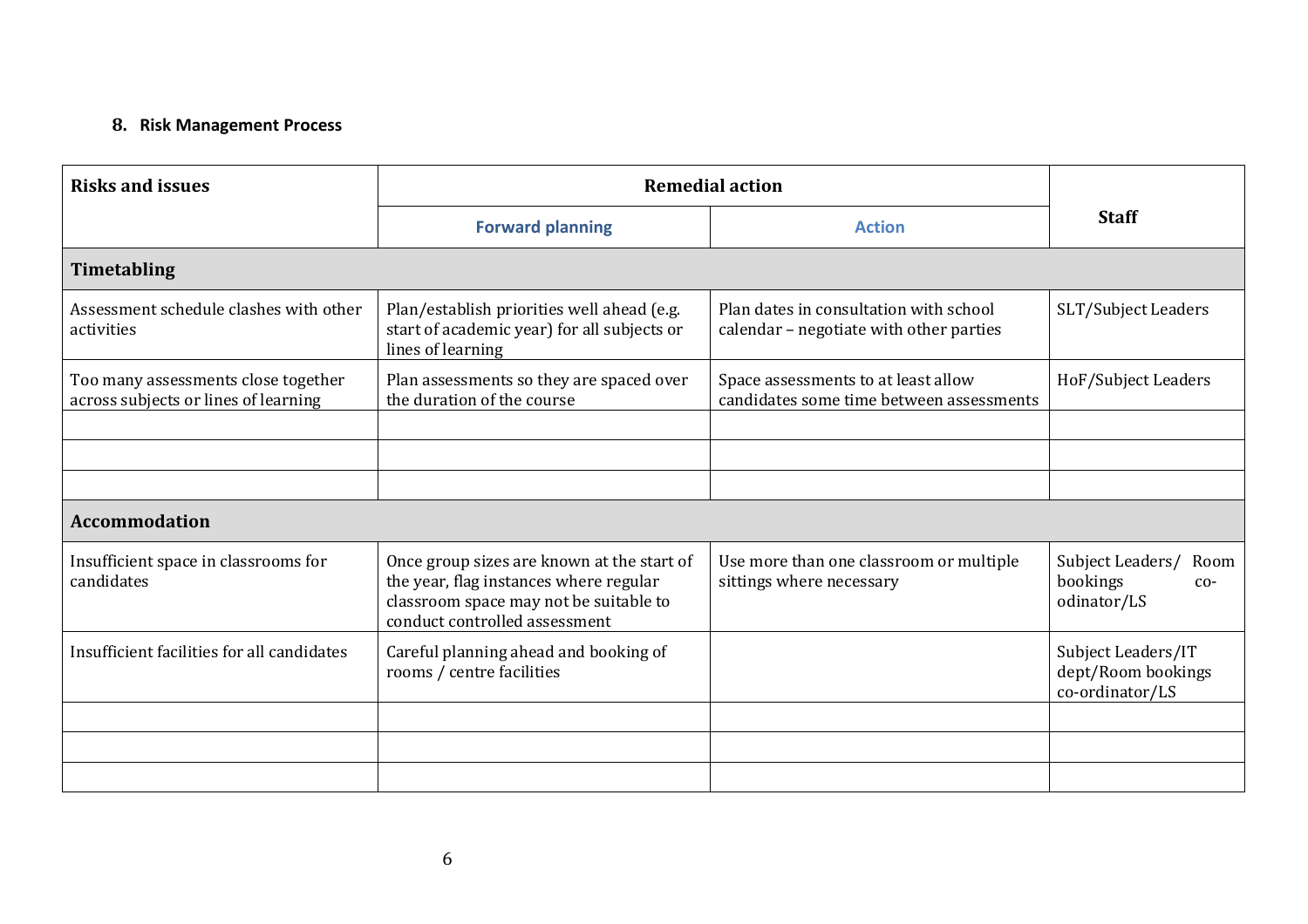| <b>Risks and issues</b>                                                                                    | <b>Remedial action</b>                                                                                          |                                                                                                                                                                                                                        |                               |
|------------------------------------------------------------------------------------------------------------|-----------------------------------------------------------------------------------------------------------------|------------------------------------------------------------------------------------------------------------------------------------------------------------------------------------------------------------------------|-------------------------------|
|                                                                                                            | <b>Forward planning</b>                                                                                         | <b>Action</b>                                                                                                                                                                                                          | <b>Staff</b>                  |
| Downloading awarding body set tasks                                                                        |                                                                                                                 |                                                                                                                                                                                                                        |                               |
| IT system unavailable on day of<br>assessment                                                              | Download tasks well ahead of scheduled<br>assessment date in all cases                                          | Book IT equipment well ahead and<br>download tasks before scheduled date of<br>assessment                                                                                                                              | Subject Leaders/IT<br>Dept/DN |
| Teaching staff/assessors unable to<br>access task details                                                  | Test secure access rights ahead of schedule<br>every year and every session                                     | Ensure teaching staff/assessors have access<br>rights for correct area of awarding body<br>secure extranet sites ahead of time                                                                                         | Subject Leaders/DN            |
| Loss of task details in transmission                                                                       | Download tasks well ahead of scheduled<br>assessment date                                                       | Report loss to awarding body for<br>replacement; download again                                                                                                                                                        | <b>Subject Leaders</b>        |
| Validity of assessment                                                                                     | Check task validity date                                                                                        | Ensure task is still valid for year of entry of<br>unit                                                                                                                                                                | <b>Subject Leaders</b>        |
|                                                                                                            |                                                                                                                 |                                                                                                                                                                                                                        |                               |
| <b>Absent candidates</b>                                                                                   |                                                                                                                 |                                                                                                                                                                                                                        |                               |
| Candidates absent for all or part of<br>assessment (various reasons)                                       | Plan alternative session(s) for candidates                                                                      |                                                                                                                                                                                                                        | <b>Subject Leaders</b>        |
| Candidates have a scheduling clash for<br>exams or assessment (possibly offsite<br>on consortium teaching) | Always consider candidate timetables<br>well ahead and decide on priorities in<br>advance to scheduling clashes | Check before booking the date; provide an<br>alternative date, where necessary and<br>consult awarding body procedures for<br>dealing with timetabling clashes<br>N.B. retakes of controlled assessment are<br>limited | Subject Leaders/DN            |
|                                                                                                            |                                                                                                                 |                                                                                                                                                                                                                        |                               |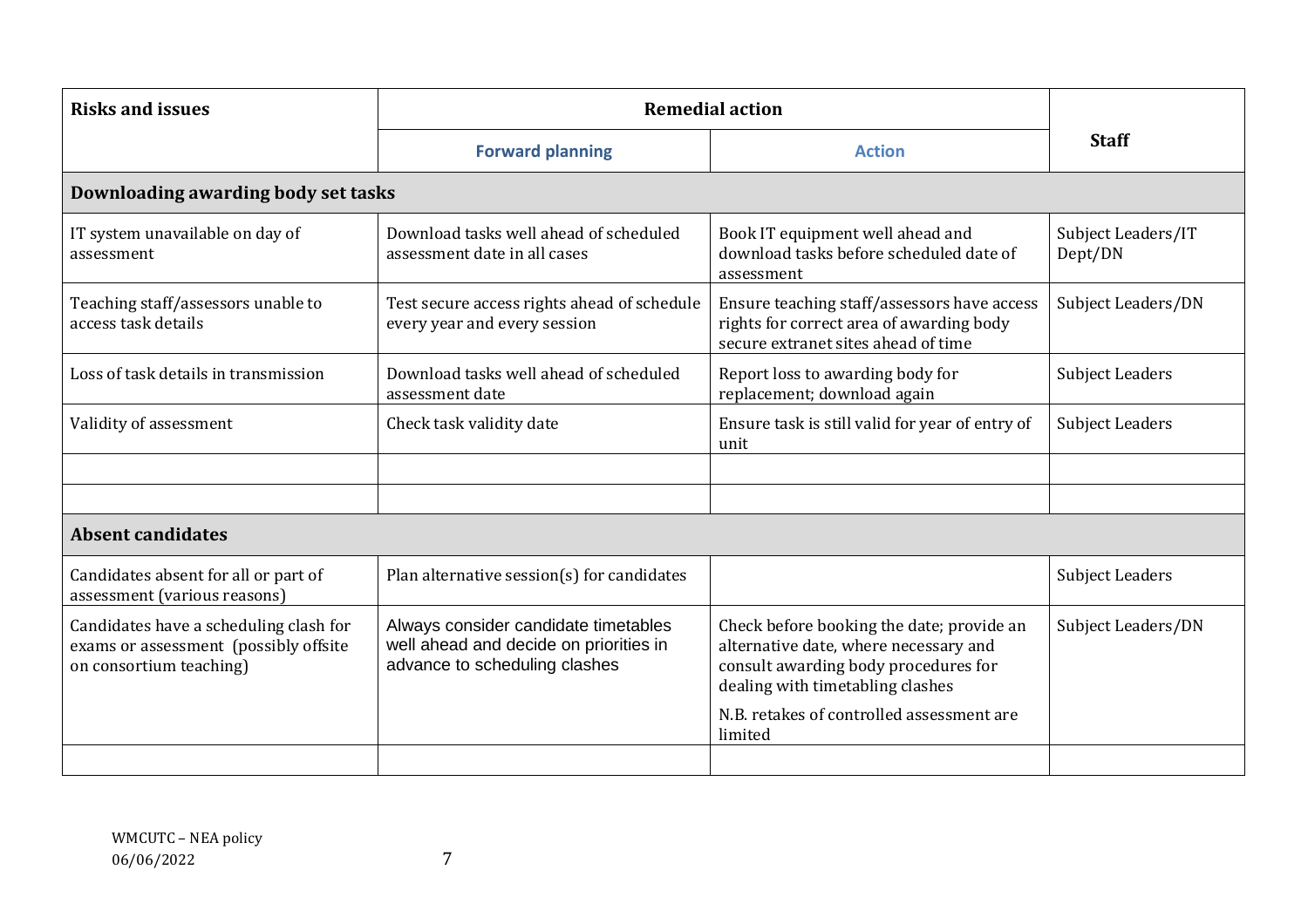| <b>Risks and issues</b>                                                                                                 | <b>Remedial action</b>                                                                                                                                                   |                                                                                                            |                                              |
|-------------------------------------------------------------------------------------------------------------------------|--------------------------------------------------------------------------------------------------------------------------------------------------------------------------|------------------------------------------------------------------------------------------------------------|----------------------------------------------|
|                                                                                                                         | <b>Forward planning</b>                                                                                                                                                  | <b>Action</b>                                                                                              | <b>Staff</b>                                 |
| <b>Control levels for task taking</b>                                                                                   |                                                                                                                                                                          |                                                                                                            |                                              |
| Assessment is undertaken under<br>incorrect level of control (time,<br>resources, supervision and<br>collaboration)     | Ensure teaching staff/assesors know what<br>level is applicable and understand what is<br>involved. Provide training if required                                         | Seek guidance from the awarding body                                                                       | Subject Leaders/<br><b>Teaching Staff/DN</b> |
|                                                                                                                         |                                                                                                                                                                          |                                                                                                            |                                              |
|                                                                                                                         |                                                                                                                                                                          |                                                                                                            |                                              |
| <b>Supervision</b>                                                                                                      |                                                                                                                                                                          |                                                                                                            |                                              |
| Student study diary/plan not provided<br>or completed*                                                                  | Ensure teaching staff/assessors are aware<br>of the need for study diary/plans to be<br>completed early in course                                                        | Ensure candidates start, continue and<br>complete study diary/plans that are signed<br>after every session | <b>Subject Leaders</b><br>/Teaching staff    |
| Teaching staff/assessors do not<br>understand supervision of NEA is their<br>responsibility                             | Ensure teaching staff/assessors<br>understand nature of controlled<br>assessments and their role in supervision                                                          |                                                                                                            | SLT/HoF/Subject<br>Leaders/Teaching staff    |
| Suitable supervisor has not been<br>arranged for an assessment where<br>teaching staff/assessors are not<br>supervising | A suitable supervisor must be arranged for<br>any controlled assessment where a<br>teacher/assessor is not supervising, in line<br>with the awarding body specification. |                                                                                                            | HoF/Subject<br>leaders/Cover<br>supervisor   |
|                                                                                                                         |                                                                                                                                                                          |                                                                                                            |                                              |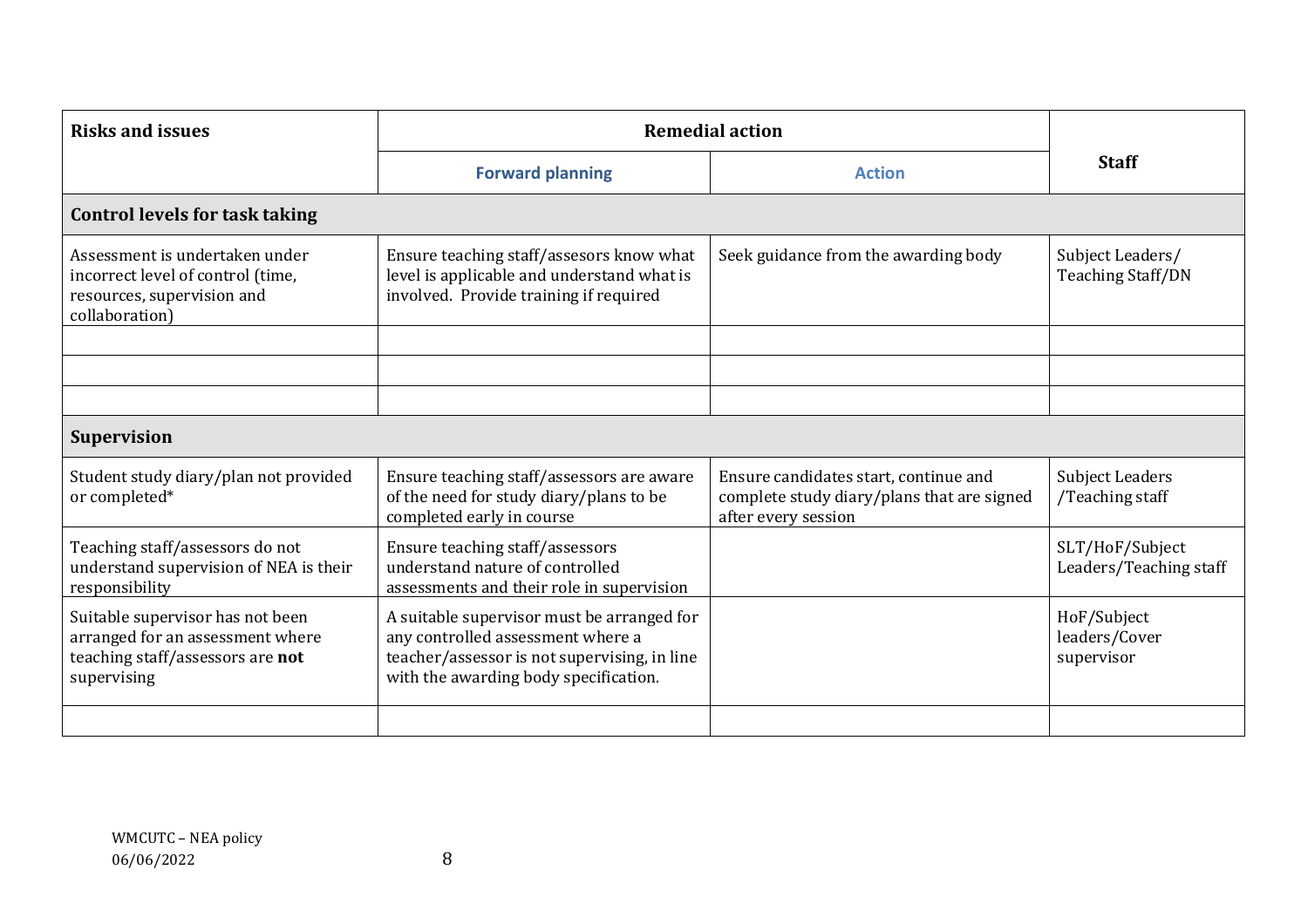| <b>Risks and issues</b>                                                                  | <b>Remedial action</b>                                                                                                         |                                              |                        |
|------------------------------------------------------------------------------------------|--------------------------------------------------------------------------------------------------------------------------------|----------------------------------------------|------------------------|
|                                                                                          | <b>Forward planning</b>                                                                                                        | <b>Action</b>                                | <b>Staff</b>           |
| <b>Task setting</b>                                                                      |                                                                                                                                |                                              |                        |
| Teaching staff/assessors fail to correctly<br>set tasks                                  | Ensure teaching staff/assessors understand<br>the task setting arrangements as defined in<br>the awarding body specification** | Seek guidance from the awarding body         | Subject leaders/DN     |
| Assessments have not been moderated<br>as required in the awarding body<br>specification | Check specification and plan required<br>moderation appropriately                                                              | Seek guidance from the awarding body         | <b>Subject Leaders</b> |
|                                                                                          |                                                                                                                                |                                              |                        |
|                                                                                          |                                                                                                                                |                                              |                        |
|                                                                                          |                                                                                                                                |                                              |                        |
| <b>Security of materials</b>                                                             |                                                                                                                                |                                              |                        |
| Assessment tasks not kept secure before<br>assessment                                    | Ensure teaching staff understand importance<br>of task security                                                                | Request/obtain different assessment<br>tasks | HoF/Subject Leaders    |
| Candidates' work not kept secure during<br>or after assessment                           | Define appropriate level of security, in line<br>with awarding body requirements, for each<br>department as necessary          | Take materials to secure storage             | HoF/Subject Leaders    |
| Insufficient or insecure storage space                                                   | Look at provision for suitable storage early in<br>the course                                                                  | Find alternative spaces                      | HoF/Subject Leaders    |
|                                                                                          |                                                                                                                                |                                              |                        |
|                                                                                          |                                                                                                                                |                                              |                        |
|                                                                                          |                                                                                                                                |                                              |                        |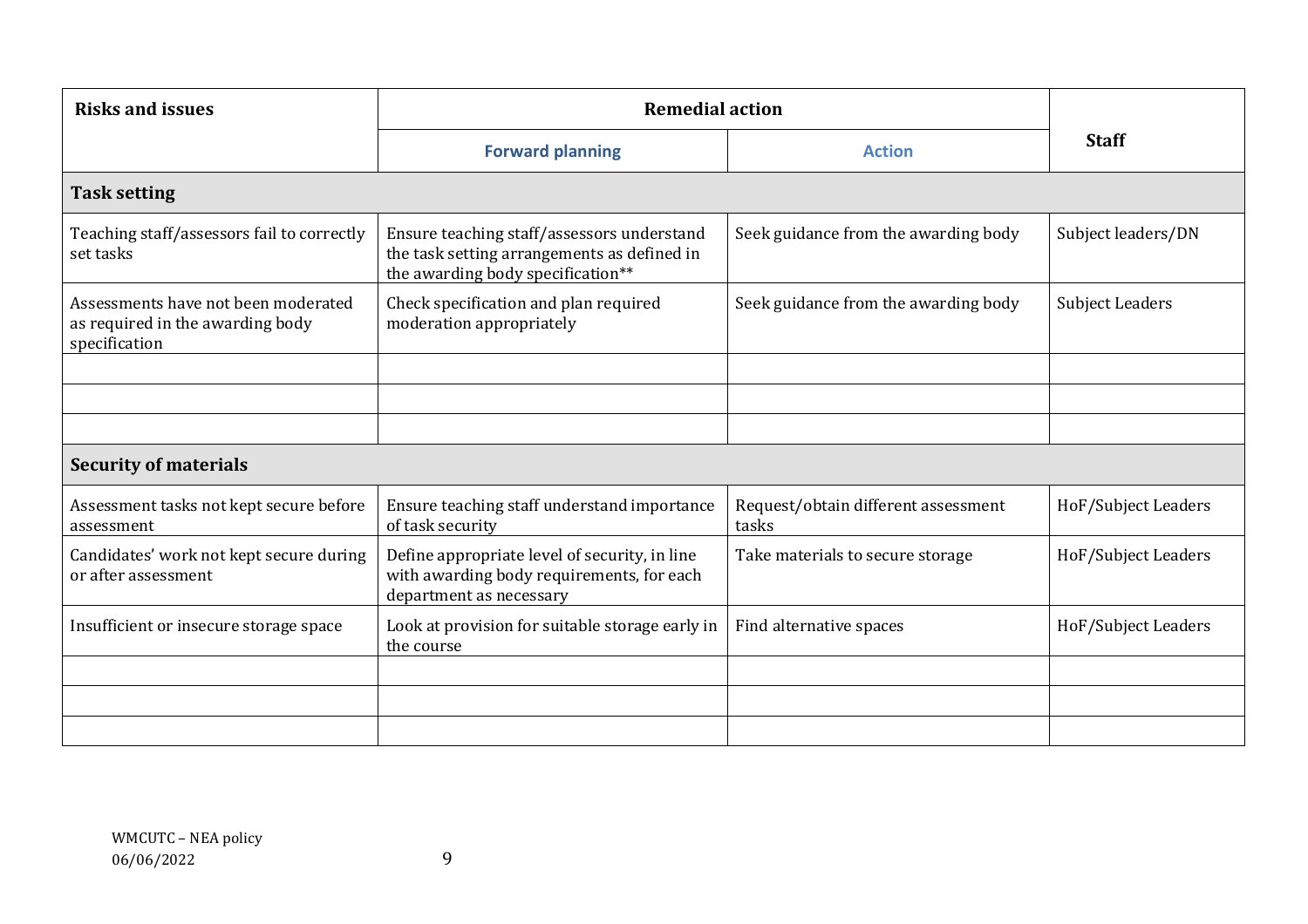| <b>Risks and issues</b>                                                                                        | <b>Remedial action</b>                                                                                                                                                                                     |                                                                                                              |                                          |
|----------------------------------------------------------------------------------------------------------------|------------------------------------------------------------------------------------------------------------------------------------------------------------------------------------------------------------|--------------------------------------------------------------------------------------------------------------|------------------------------------------|
|                                                                                                                | <b>Forward planning</b>                                                                                                                                                                                    | <b>Action</b>                                                                                                | <b>Staff</b>                             |
| <b>Deadlines</b>                                                                                               |                                                                                                                                                                                                            |                                                                                                              |                                          |
| Deadlines not met by candidates                                                                                | Ensure all candidates are briefed on<br>deadlines/penalties for not meeting them                                                                                                                           | Mark what candidates have produced by<br>deadline and seek guidance from<br>awarding body on further action. | Subject leaders/Teaching<br>staff/DN     |
| Deadlines for marking and/or<br>paperwork not met by teaching staff/<br>assessors                              | Ensure teaching staff/assessors are given<br>clear deadlines (prior to awarding body<br>ones) to complete marking/paperwork so<br>the exams office can process and send off<br>marks ahead of AB deadlines | Seek guidance from awarding body                                                                             | HoF/Subject Leaders/DN                   |
|                                                                                                                |                                                                                                                                                                                                            |                                                                                                              |                                          |
|                                                                                                                |                                                                                                                                                                                                            |                                                                                                              |                                          |
|                                                                                                                |                                                                                                                                                                                                            |                                                                                                              |                                          |
| <b>Authentication</b>                                                                                          |                                                                                                                                                                                                            |                                                                                                              |                                          |
| Candidate fails to sign authentication<br>form                                                                 | Ensure all candidates have authentication<br>forms to sign and attach to work when it is<br>completed before handing in                                                                                    | Find candidate and ensure form is signed                                                                     | Subject Leaders/Teaching<br>staff        |
| Teaching staff/assessors fail to complete<br>authentication forms or leave before<br>completing authentication | Ensure teaching staff/assessors<br>understand importance of authentication<br>forms and the requirement of a signature                                                                                     | Return form to staff for signature. Ensure<br>forms are signed as work is marked, not<br>at end of season    | <b>Subject Leaders/Teaching</b><br>staff |
|                                                                                                                |                                                                                                                                                                                                            |                                                                                                              |                                          |
|                                                                                                                |                                                                                                                                                                                                            |                                                                                                              |                                          |
|                                                                                                                |                                                                                                                                                                                                            |                                                                                                              |                                          |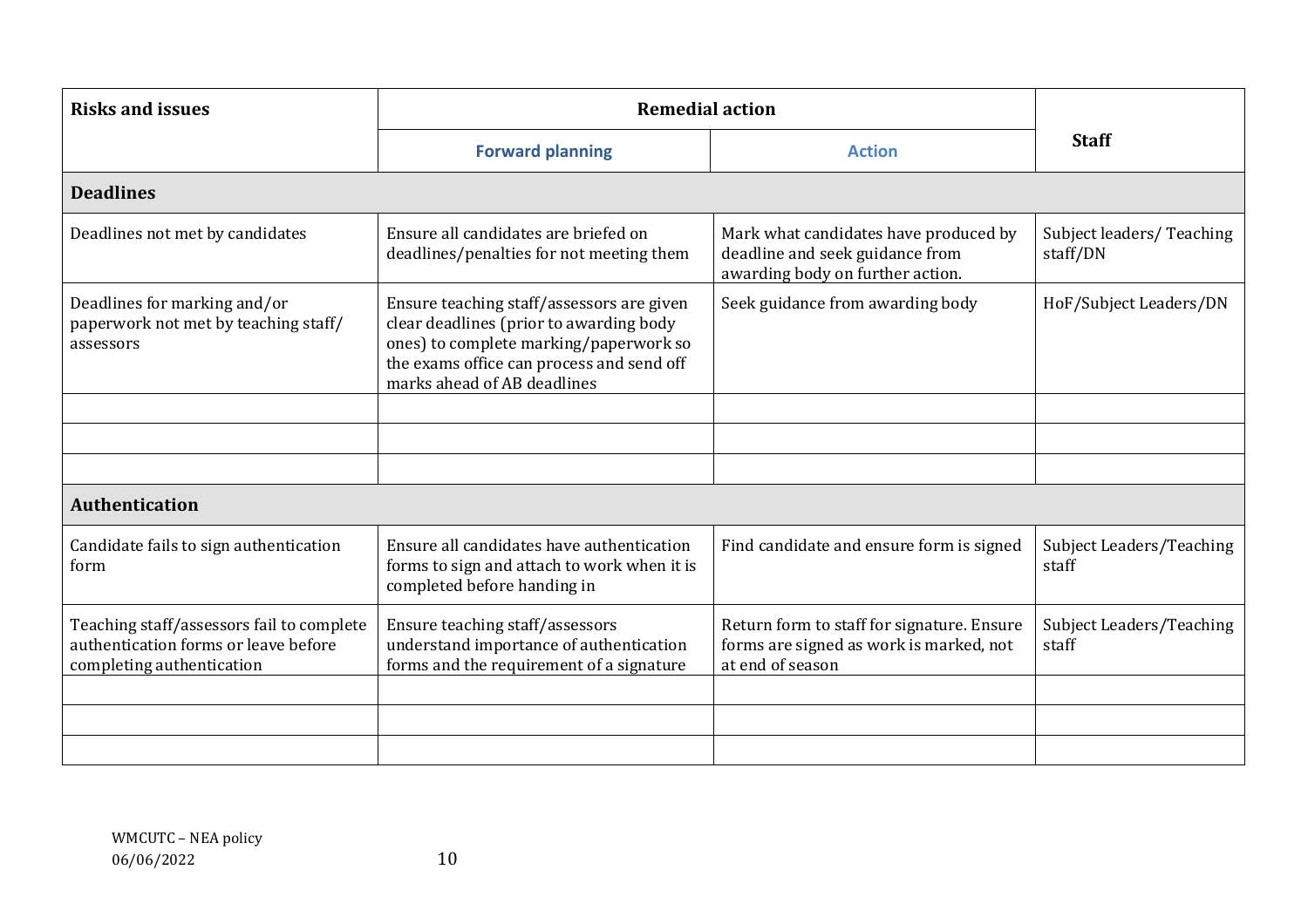| <b>Risks and issues</b>                                                             | <b>Remedial action</b>                                                                                                      |                                                                                            |                                       |
|-------------------------------------------------------------------------------------|-----------------------------------------------------------------------------------------------------------------------------|--------------------------------------------------------------------------------------------|---------------------------------------|
|                                                                                     | <b>Forward planning</b>                                                                                                     | <b>Action</b>                                                                              | <b>Staff</b>                          |
| <b>Marking</b>                                                                      |                                                                                                                             |                                                                                            |                                       |
| Teaching staff/assessors interpret<br>marking descriptions incorrectly              | Ensure appropriate training and practicing of<br>marking. Plan for sampling of marking during<br>the practice phase.        | Arrange for remarking. Consult<br>awarding body specification for<br>appropriate procedure | HoF/Subject<br>Leaders/Teaching staff |
| Centre does not run standardisation<br>activity as required by the awarding<br>body | Plan against the requirements for<br>standardisation for the awarding body when<br>and how this activity will be conducted. | Check with the awarding body<br>whether a later standardisation event<br>can be arranged.  | HoF/Subject Leaders                   |
|                                                                                     |                                                                                                                             |                                                                                            |                                       |
|                                                                                     |                                                                                                                             |                                                                                            |                                       |
|                                                                                     |                                                                                                                             |                                                                                            |                                       |
|                                                                                     |                                                                                                                             |                                                                                            |                                       |
|                                                                                     |                                                                                                                             |                                                                                            |                                       |
|                                                                                     |                                                                                                                             |                                                                                            |                                       |
|                                                                                     |                                                                                                                             |                                                                                            |                                       |
|                                                                                     |                                                                                                                             |                                                                                            |                                       |
|                                                                                     |                                                                                                                             |                                                                                            |                                       |
|                                                                                     |                                                                                                                             |                                                                                            |                                       |
|                                                                                     |                                                                                                                             |                                                                                            |                                       |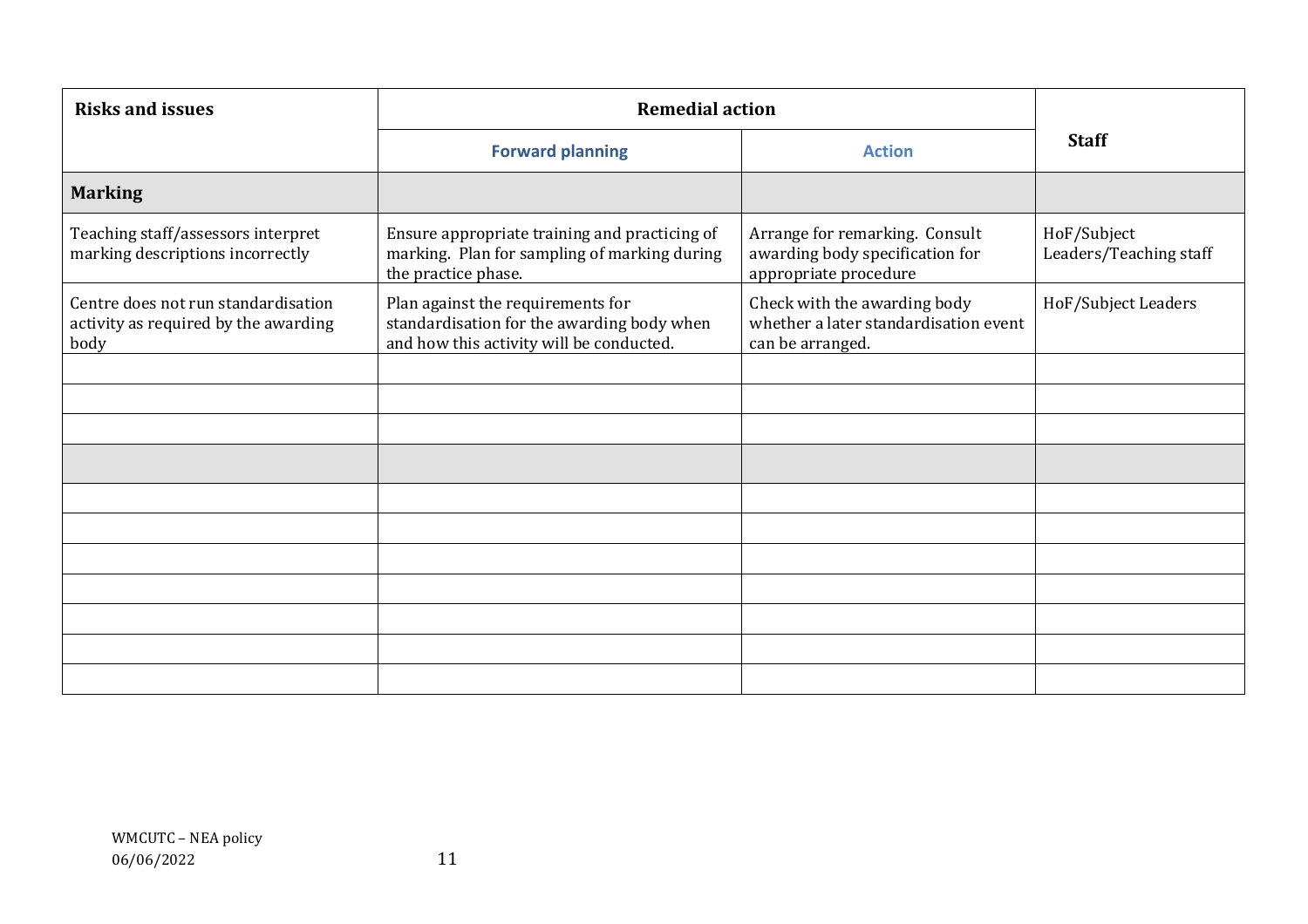# **9. NEA Review Procedure (in accordance with JCQ recommendations)**

Thomas Telford UTC is committed to ensuring that whenever its staff mark candidates' work this is done fairly, consistently and in accordance with the awarding bodies specifications and subject specific associated documents.

The following process will be followed by all departments to ensure that the requisite marking review process is made possible:

### **9.1** The UTC will:

- **9.1.1** ensure that candidates are informed of their centre assessed marks so that they may request a review of the centre's marking before marks are submitted to the awarding body.
- **9.1.2** inform candidates that they may request copies of materials to assist them in considering whether to request a review of the centre's marking of the assessment.
- **9.1.3** having received a request for copies of materials, promptly make them available to the candidate. This will either be the originals viewed under supervised conditions or copies
- **9.1.4** To provide candidates with sufficient time, normally at least five working days, to allow them to review copies of materials and reach a decision.
- **9.1.5** requests for reviews of marking **must** be made by e-mail and must be sent to the internal assessor and the relevant Head of Department. Such requests **must** include an explanation of why a request for review is being made. This should refer to relevant mark schemes and the merits of the submitted work and should not refer to any other candidates' work or extraneous circumstances.
- **9.1.6** Once a request for a review of marking has been made in the first instance, the candidate will meet with the staff assessor who will explain the reasons for the mark awarded in relation to the examination board's assessment criteria/mark scheme. It is hoped that at this stage the candidate will reach a clearer understanding of the mark awarded, in which case the review process will proceed no further. This meeting will be held within five school days of the initial email requesting review.
- **9.1.7** If at this stage the candidate still feels that their work merits external review, they then have a further five school days to send an e-mail confirming that they wish an external review to be conducted. At this point the Head of Department will act to ensure that review of marking is carried out by an assessor who has appropriate